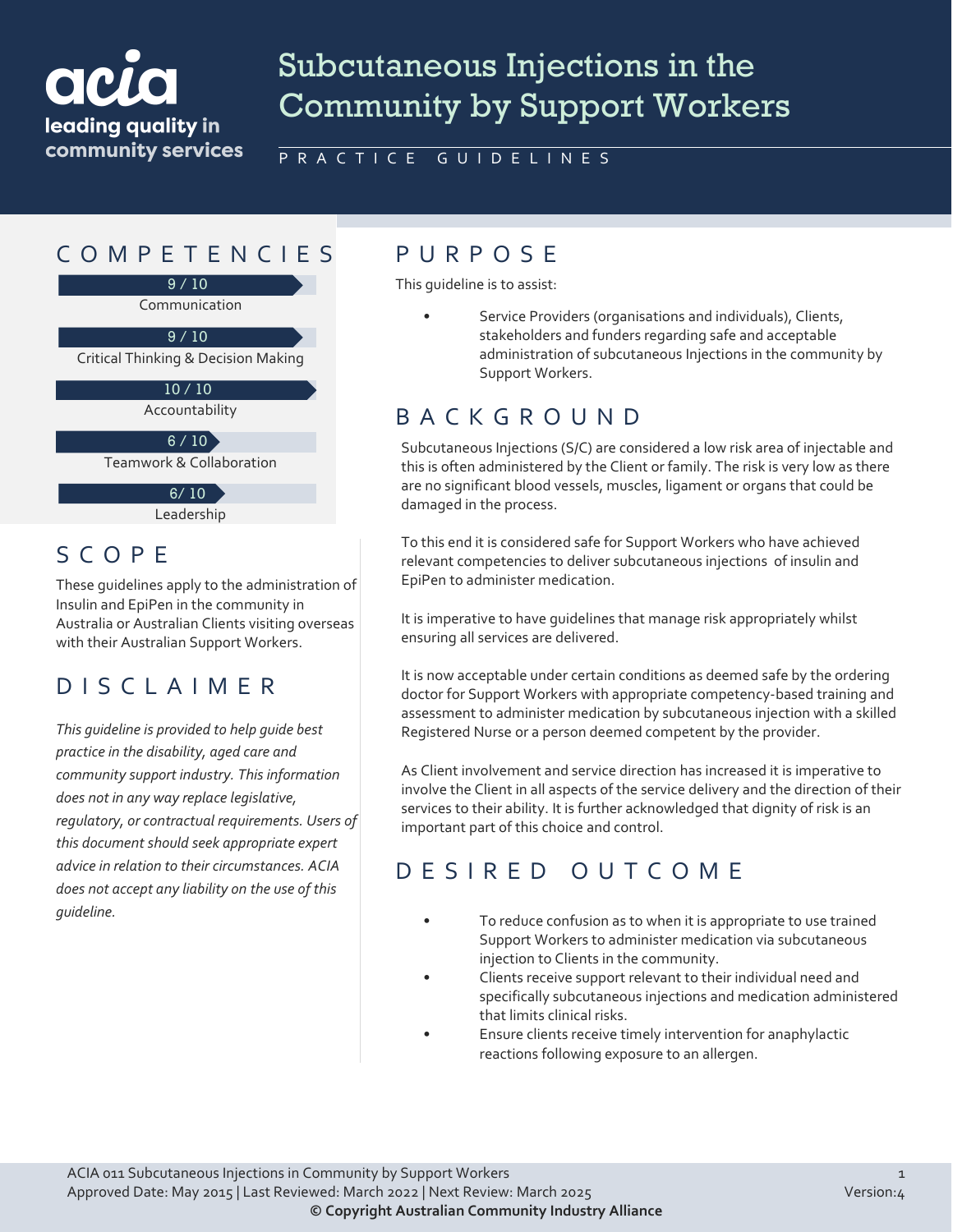#### DEFINITIONS & SUPPORTING INFORMATIO N

**Support Worker** - A paid person who assists people to perform tasks of daily living so as to participate in social, family and community activities in the person's home and their community. Support Workers have been commonly known in the past as attendant care worker, disability worker, aged care worker, community worker, homecare worker, care worker or paid carer.

**Service Provider** - Organisation or person accountable for the delivery of supports to Clients.

**Carer** - a person that provides supports to the Client at no cost (generally family or friend).

**Support Worker Competency** - trained and assessed as competent by a Registered Nurse or a person deemed competent by the provider to safely and appropriately perform a specified task as a support worker.

**Medication** means any substance which is supplied by a pharmacist or doctor, or dispensed by a pharmacist on the prescription of a doctor, or supplied directly by the doctor, and has a label attached to it. The term also includes any over the counter medication or natural therapy products.

**Client** means the service user, participant, user, care recipient, consumer or person receiving the nursing or support services.

**Plan** means a Service Plan, Support Plan or Individual Plan (however titled – the plan) is a document developed in response to a request for service. It is developed by a Registered Nurse or a person deemed competent by the provider from the service provider, prior to the commencement of service delivery. It outlines the expected outcomes of the requested care/services and the tasks, duties and interventions required to meet the care and service needs of the client (within the parameters of the funding program). The plan guides and directs the individual support worker or Registered Nurse in their day-to- day delivery of the services.

**Registered Nurse** means a person who has completed the prescribed educational preparation, demonstrated competence for practice, and is registered and licensed with the Australian Health Practitioner Regulation Agency (AHPRA) as a Registered Nurse.

**Administration** means the act of giving a prescribed therapeutic substance orally, by injection, by inhalation, per rectum, per vagina, topically or enterally and ensuring that the substance has entered the client's body correctly.

**Assistance** means to give aid to Clients in taking their medication by either reminder, prompting or by physical assistance.

**Subcutaneous Injection (SC) –** an injection directly under the skin - It should be noted that this is considered a low risk area of injectables and is often, when possible, delivered by a Client or family. The risk is very low as there are no significant blood vessels, muscles, ligament or organs that could be damaged in the process.

**Supervision and oversight** (of the Support Worker by a registered nurse or suitably skilled person) encompasses the broad areas of monitoring of the practice, implementation and administration of medication via subcutaneous injection by the Support Worker; training and assessment of competency of the Support Worker in relation to administration of Insulin; provision of advice and guidance to the Support Worker when needed; identification of potential risks, issues and development of management strategies in relation to administration of Insulin. Supervision and oversight can be provided face to face, by video link, and by phone – and as a combination of these.

#### **Adrenaline Injectors** -

The common two brands of adrenaline injectors are EpiPen ® and Anapen ® which are typically prescribed by Doctors and Nurse Practitioners. These are used as a first line intervention in the management of an anaphylactic reaction to an exposure to an allergen.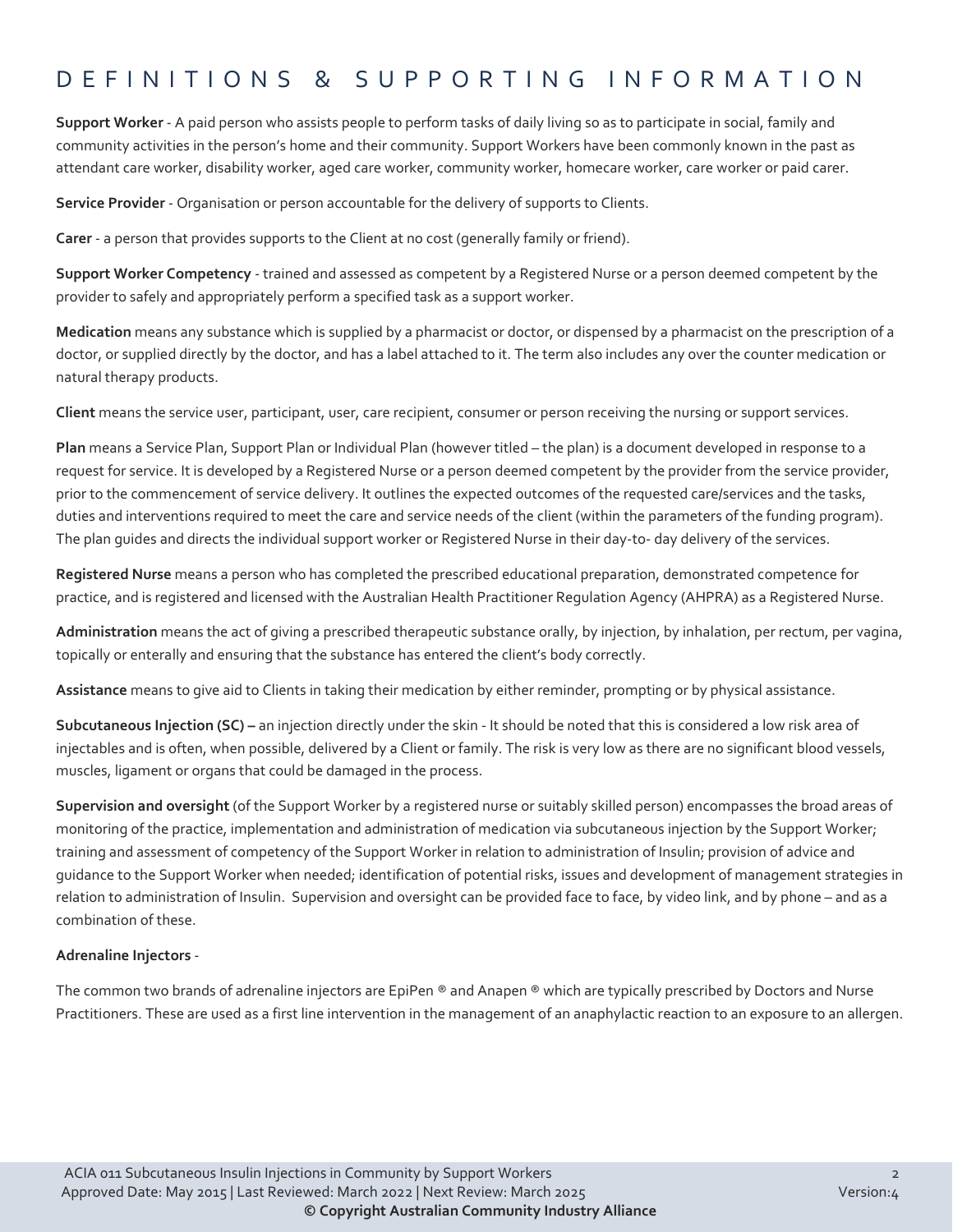## GUIDELINE

ACIA recommends all service providers address medication administration through their risk management program and recognise consumer directed care and dignity of risk.

- The Client has been involved in the assessment and development of the Plan for their medication sub-cutaneous injection with a skilled Registered Nurse or a person deemed competent by the provider
- The provider has documented written or phone orders by the doctor prescribing the medication that trained Support Workers may administer by sub-cutaneous injection - see attached Doctors orders form
- That the treating doctor has been given this guideline on administration of medication by subcutaneous injection by Support Workers in the community
- The provider has appropriate policies and procedures including a training program relating to the support provided to a Client receiving subcutaneous injections and related medication
- There is a written procedure for administration of medication by subcutaneous injection by a Support Worker to the Client.
- The procedure and Doctors approval is attached to medication order and retained in the home of the Client with a copy retained by the service provider
- The skilled registered nurse or a person deemed competent by the provider has developed an Action Plan to address any incident or emergency in relation to their subcutaneous injection or medication error
- The Action Plan identifies escalation and management of any incident or emergency
- All Support Workers have completed competency-based training by a registered nurse, doctor or a person deemed competent by the provider - relating specifically to the Client injection and medication needs, managing a related incident and understanding the basic knowledge relating to the medication being delivered

The acute management of severe allergic reactions (anaphylaxis) requires a competent support worker and / or health professional who operates directly under the specific written directive for an individuals reaction to a specific allergen. In these situations:

- Staff need to be deemed competent to the specific medical directive related to an individual clients need. This needs to specify specific circumstances, dosage, treatment specifics and follow up / escalation protocols related to the client. These should include; positioning, oxygen administration is available, contacting emergency, observation, and follow up protocols if no response to first intervention.
- The medical directive must be reviewed regularly;
- Registered Nurse must ensure plan of care is updated against medical directive and available to staff;
- Staff must undergo regular training to ensure competency and familiarity with both the individuals directive and the protocols related to the directive in the situation to which it must be implemented;
- Staff must be familiar with identifying signs and symptoms (mild, moderate and severe reactions) related to an anaphylactic reaction;
- Staff supporting clients who have an anaphylactic directive must ensure that the adrenaline injector is always available and within reasonable proximity (ensure it has not expired);
- Staff with this responsibility should have current first aid certificate include competence in CPR.

The approval to implement individual services in accordance with this Guideline remains at the discretion of the treating doctor.